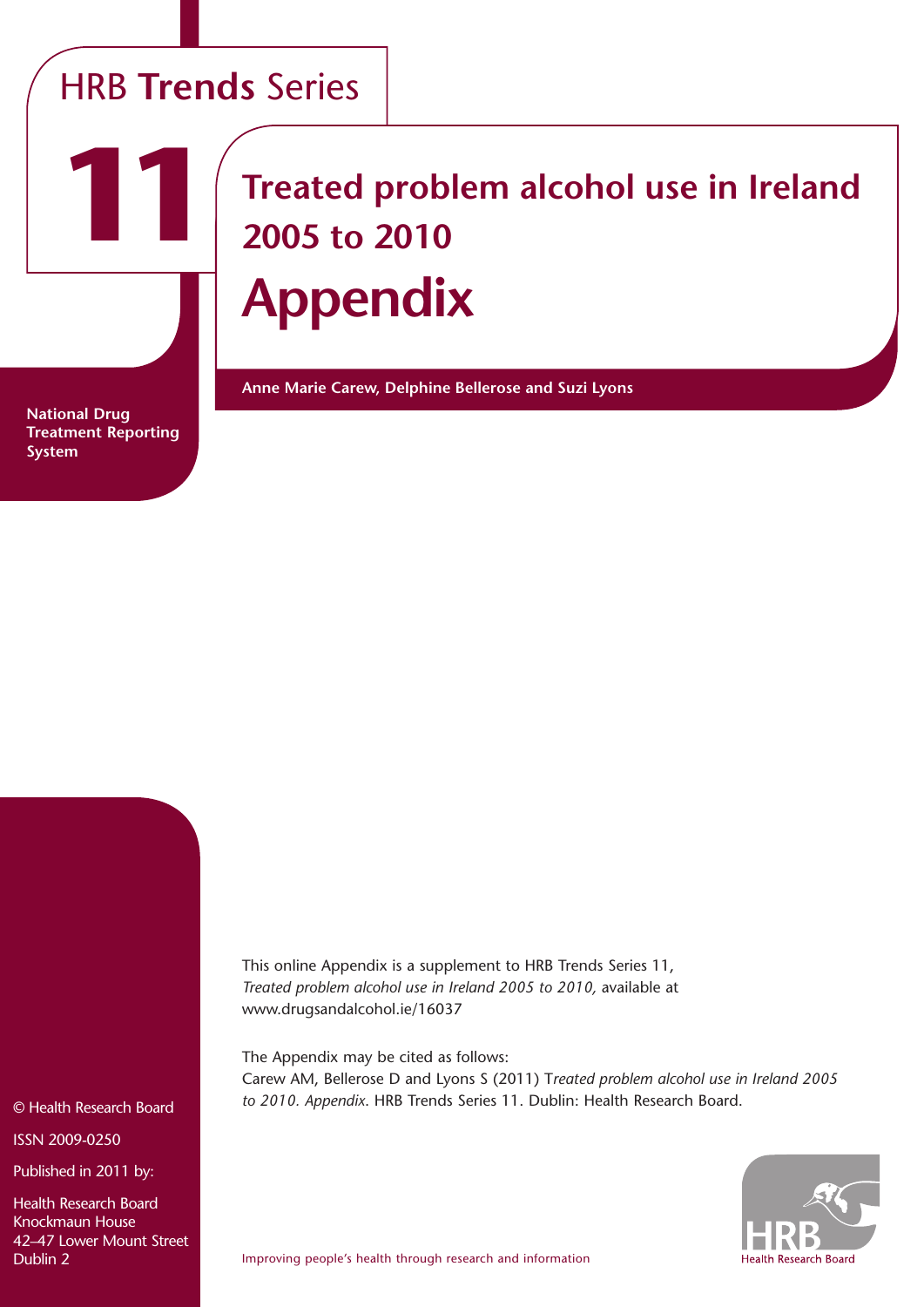#### Table A1 Number (%) of cases treated, by regional drugs task force area of residence and by treatment status (NDTRS 2005–2010)

| <b>Regional drugs task force</b><br>area of residence | 2005           |        | 2006           |        |                | 2007   |              | 2008   |                | 2009   | 2010 |        |
|-------------------------------------------------------|----------------|--------|----------------|--------|----------------|--------|--------------|--------|----------------|--------|------|--------|
|                                                       | $\overline{a}$ | (%)    | $\mathbf n$    | (%)    | $\mathbf n$    | (%)    | n            | (%)    | $\mathbf n$    | (%)    | n.   | (%)    |
| All cases                                             | 5190           |        | 5539           |        | 6879           |        | 7644         |        | 7671           |        | 7748 |        |
| North Dublin City                                     |                |        |                |        |                |        |              |        |                |        |      |        |
| and County                                            | 205            | (3.9)  | 281            | (5.1)  | 546            | (7.9)  | 562          | (7.4)  | 603            | (7.9)  | 662  | (8.5)  |
| South Western                                         | 522            | (10.1) | 598            | (10.8) | 591            | (8.6)  | 985          | (12.9) | 996            | (13.0) | 992  | (12.8) |
| East Coast                                            | 84             | (1.6)  | 149            | (2.7)  | 189            | (2.7)  | 233          | (3.0)  | 306            | (4.0)  | 267  | (3.4)  |
| North Eastern                                         | 362            | (7.0)  | 601            | (10.9) | 724            | (10.5) | 671          | (8.8)  | 632            | (8.2)  | 358  | (4.6)  |
| Midland                                               | 356            | (6.9)  | 391            | (7.1)  | 435            | (6.3)  | 483          | (6.3)  | 442            | (5.8)  | 426  | (5.5)  |
| Southern                                              | 1169           | (22.5) | 990            | (17.9) | 1222           | (17.8) | 1224         | (16.0) | 1177           | (15.3) | 1533 | (19.8) |
| South East                                            | 1251           | (24.1) | 1321           | (23.8) | 1282           | (18.6) | 1324         | (17.3) | 1616           | (21.1) | 1519 | (19.6) |
| Mid West                                              | 488            | (9.4)  | 379            | (6.8)  | 584            | (8.5)  | 570          | (7.5)  | 441            | (5.7)  | 505  | (6.5)  |
| North West                                            | 635            | (12.2) | 736            | (13.3) | 871            | (12.7) | 958          | (12.5) | 945            | (12.3) | 1038 | (13.4) |
| Western                                               | 88             | (1.7)  | 87             | (1.6)  | 431            | (6.3)  | 633          | (8.3)  | 509            | (6.6)  | 439  | (5.7)  |
| Place of residence unknown                            | 30             | (0.6)  | 5              | (0.1)  | $\overline{4}$ | (0.1)  | $\mathbf{1}$ | (0.0)  | $\overline{4}$ | (0.1)  | 9    | (0.1)  |
| New cases                                             | 3110           |        | 3317           |        | 3655           |        | 3772         |        | 4184           |        | 4143 |        |
| North Dublin City                                     |                |        |                |        |                |        |              |        |                |        |      |        |
| and County                                            | 118            | (3.8)  | 180            | (5.4)  | 288            | (7.9)  | 249          | (6.6)  | 315            | (7.5)  | 379  | (9.1)  |
| South Western                                         | 279            | (9.0)  | 332            | (10.0) | 206            | (5.6)  | 399          | (10.6) | 537            | (12.8) | 544  | (13.1) |
| East Coast                                            | 45             | (1.4)  | 96             | (2.9)  | 90             | (2.5)  | 85           | (2.3)  | 174            | (4.2)  | 146  | (3.5)  |
| North Eastern                                         | 228            | (7.3)  | 395            | (11.9) | 410            | (11.2) | 369          | (9.8)  | 383            | (9.2)  | 187  | (4.5)  |
| Midland                                               | 197            | (6.3)  | 224            | (6.8)  | 214            | (5.9)  | 221          | (5.9)  | 241            | (5.8)  | 239  | (5.8)  |
| Southern                                              | 777            | (25.0) | 669            | (20.2) | 734            | (20.1) | 656          | (17.4) | 621            | (14.8) | 790  | (19.1) |
| South East                                            | 730            | (23.5) | 707            | (21.3) | 642            | (17.6) | 665          | (17.6) | 903            | (21.6) | 827  | (20.0) |
| Mid West                                              | 313            | (10.1) | 236            | (7.1)  | 341            | (9.3)  | 284          | (7.5)  | 246            | (5.9)  | 256  | (6.2)  |
| North West                                            | 353            | (11.4) | 420            | (12.7) | 513            | (14.0) | 510          | (13.5) | 490            | (11.7) | 538  | (13.0) |
| Western                                               | 49             | (1.6)  | 54             | (1.6)  | 215            | (5.9)  | 333          | (8.8)  | 272            | (6.5)  | 231  | (5.6)  |
| Place of residence unknown                            | 21             | (0.7)  | $\overline{4}$ | (0.1)  | $\overline{2}$ | (0.1)  | $\mathbf{1}$ | (0.0)  | $\overline{2}$ | (0.0)  | 6    | (0.1)  |
| Previously treated cases                              | 2027           |        | 2142           |        | 2863           |        | 3405         |        | 3418           |        | 3513 |        |
| North Dublin City                                     |                |        |                |        |                |        |              |        |                |        |      |        |
| and County                                            | 81             | (4.0)  | 96             | (4.5)  | 201            | (7.0)  | 201          | (5.9)  | 268            | (7.8)  | 268  | (7.6)  |
| South Western                                         | 235            | (11.6) | 254            | (11.9) | 290            | (10.1) | 458          | (13.5) | 447            | (13.1) | 423  | (12.0) |
| East Coast                                            | 39             | (1.9)  | 49             | (2.3)  | 64             | (2.2)  | 107          | (3.1)  | 128            | (3.7)  | 107  | (3.0)  |
| North Eastern                                         | 130            | (6.4)  | 196            | (9.2)  | 278            | (9.7)  | 244          | (7.2)  | 241            | (7.1)  | 162  | (4.6)  |
| Midland                                               | 157            | (7.7)  | 160            | (7.5)  | 195            | (6.8)  | 223          | (6.5)  | 199            | (5.8)  | 185  | (5.3)  |
| Southern                                              | 384            | (18.9) | 302            | (14.1) | 471            | (16.5) | 558          | (16.4) | 549            | (16.1) | 735  | (20.9) |
| South East                                            | 519            | (25.6) | 603            | (28.1) | 614            | (21.4) | 623          | (18.3) | 708            | (20.7) | 684  | (19.5) |
| Mid West                                              | 164            | (8.1)  | 140            | (6.5)  | 222            | (7.8)  | 261          | (7.7)  | 190            | (5.6)  | 244  | (6.9)  |
| North West                                            | 270            | (13.3) | 311            | (14.5) | 343            | (12.0) | 440          | (12.9) | 452            | (13.2) | 499  | (14.2) |
| Western                                               | 39             | (1.9)  | 30             | (1.4)  | 183            | (6.4)  | 290          | (8.5)  | 234            | (6.8)  | 203  | (5.8)  |
| Place of residence unknown                            | 9              | (0.4)  | $\mathbf{1}$   | (0.0)  | $\overline{2}$ | (0.1)  | $\mathbf 0$  | (0.0)  | 2              | (0.1)  | 3    | (0.1)  |
| <b>Treatment status unknown</b>                       | 53             |        | 80             |        | 361            |        | 467          |        | 69             |        | 92   |        |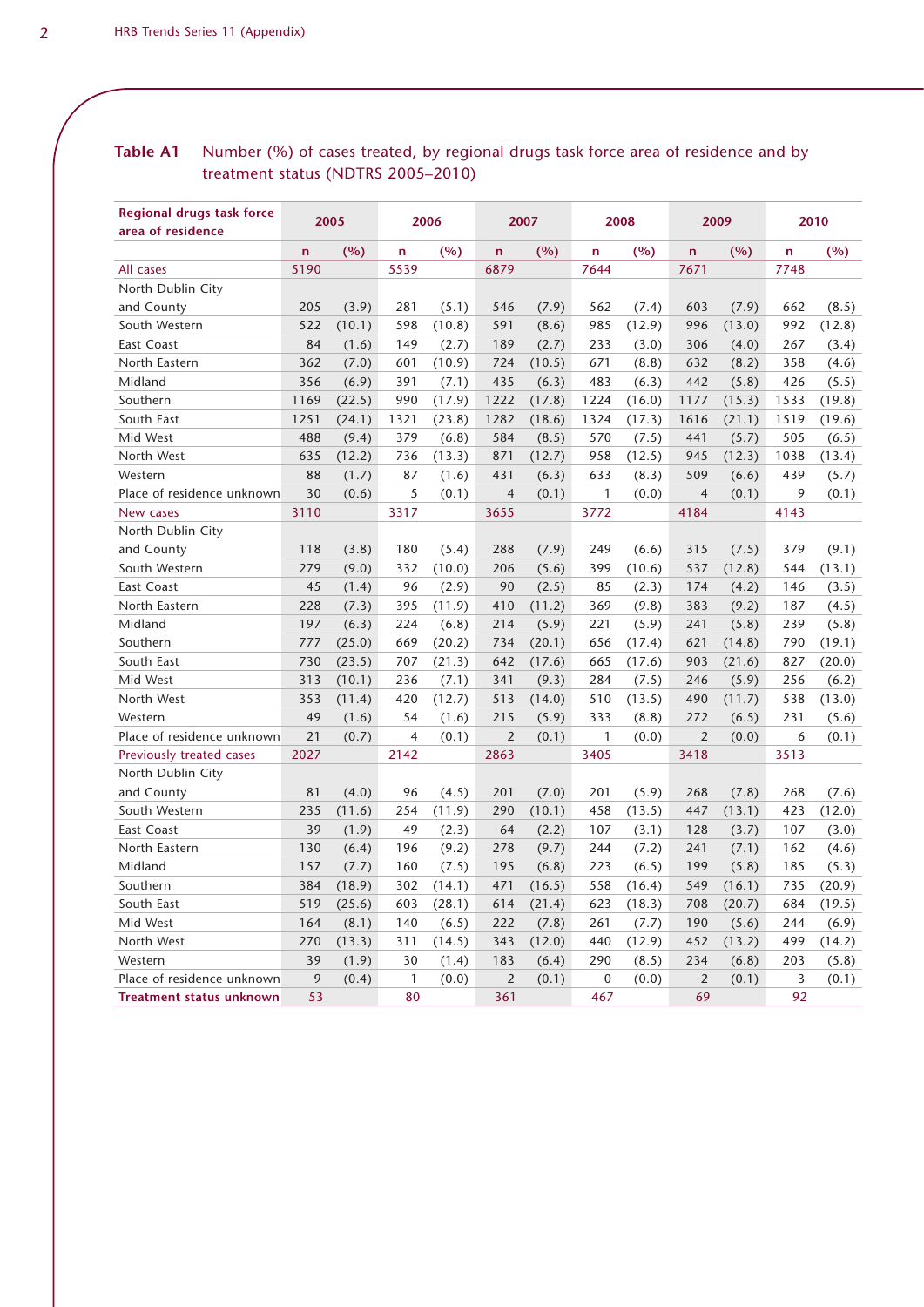

**Figure A1** Average annual incidence of treated problem alcohol use among 15–64-year-olds, by regional drugs task force area of residence (NDTRS 2005–2007)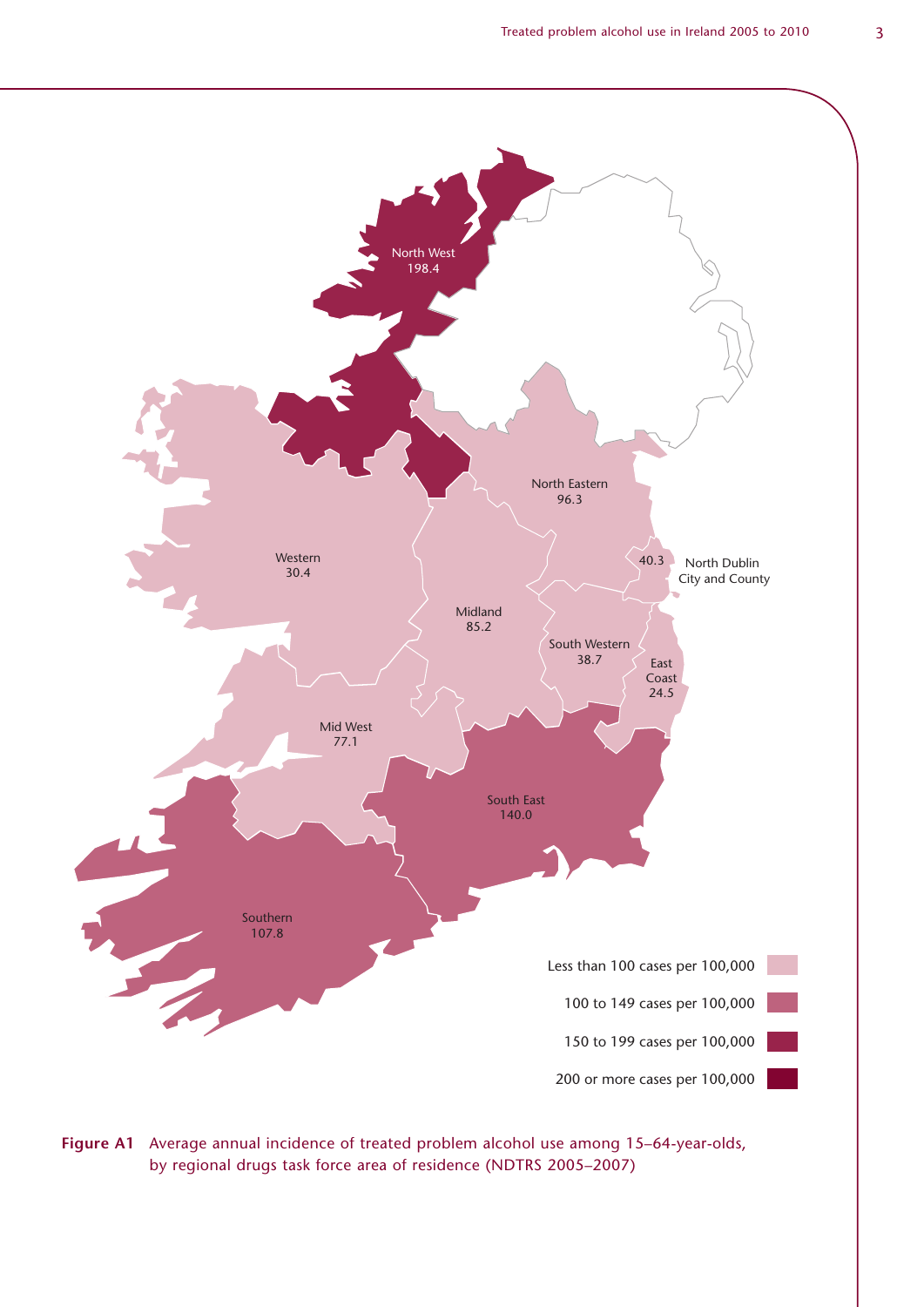

**Figure A2** Average annual incidence of treated problem alcohol use among 15–64-year-olds, by regional drugs task force area of residence (NDTRS 2008–2010)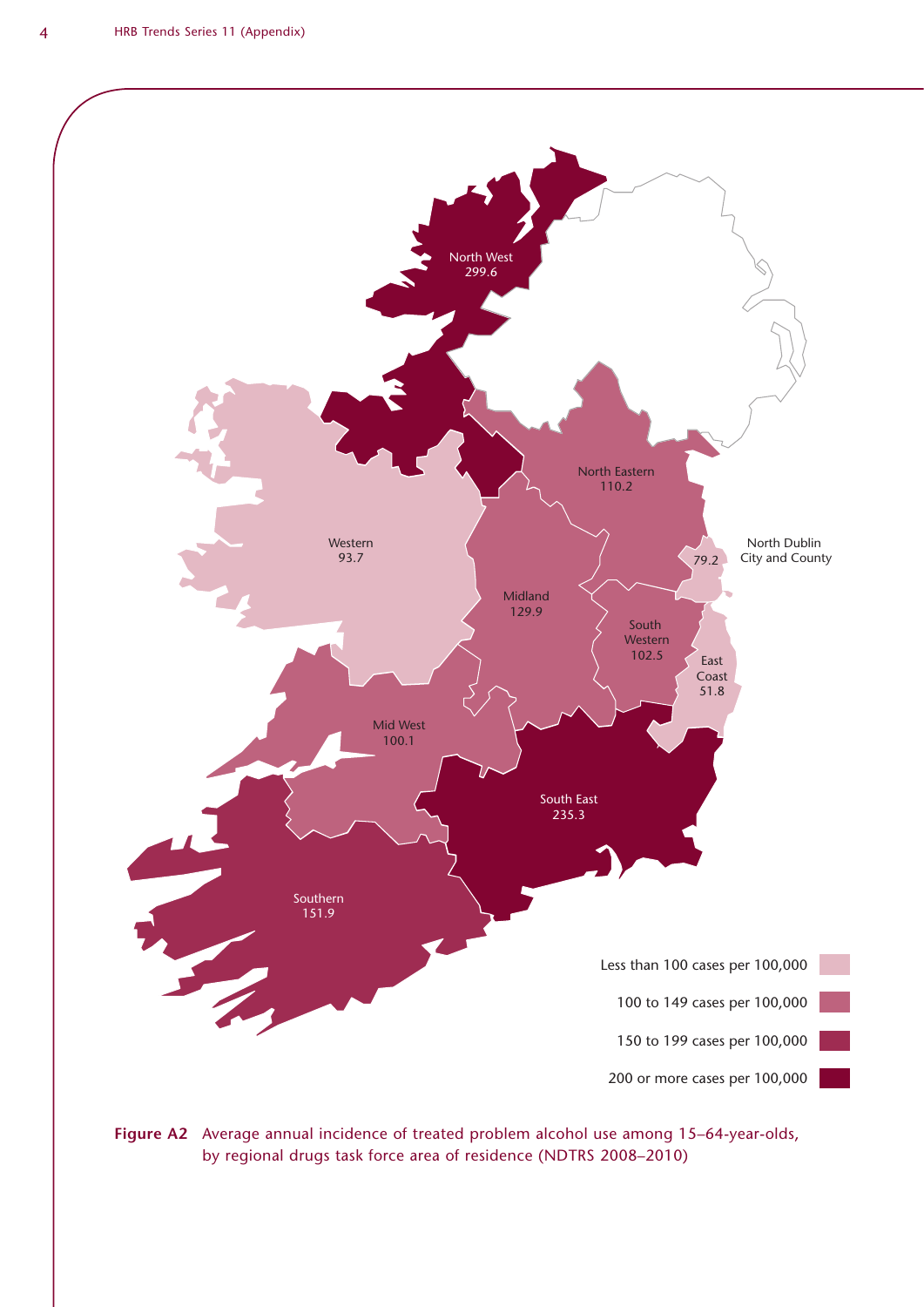| Number of problem<br>substances used | 2005 |        | 2006         |        | 2007         |             | 2008         |        | 2009         |        | 2010         |        |
|--------------------------------------|------|--------|--------------|--------|--------------|-------------|--------------|--------|--------------|--------|--------------|--------|
|                                      | n    | (%)    | $\mathsf{n}$ | (%)    | $\mathsf{n}$ | (%)         | $\mathsf{n}$ | (%)    | $\mathsf{n}$ | (%)    | $\mathsf{n}$ | (%)    |
| All cases                            | 5190 |        | 5539         |        | 6879         |             | 7644         |        | 7671         |        | 7748         |        |
| One substance (alcohol)              | 4058 | (78.2) | 4436         | (80.1) |              | 5533 (80.4) | 6187         | (80.9) | 6335         | (82.6) | 6383         | (82.4) |
| Two substances                       | 545  | (10.5) | 579          | (10.4) | 666          | (9.7)       | 719          | (9.4)  | 746          | (9.7)  | 776          | (10.0) |
| Three substances                     | 279  | (5.4)  | 255          | (4.6)  | 363          | (5.3)       | 372          | (4.9)  | 339          | (4.4)  | 333          | (4.3)  |
| Four substances or more              | 308  | (5.9)  | 269          | (4.9)  | 317          | (4.6)       | 366          | (4.8)  | 251          | (3.3)  | 256          | (3.3)  |
| New cases                            | 3110 |        | 3317         |        | 3655         |             | 3772         |        | 4184         |        | 4143         |        |
| One substance (alcohol)              | 2386 | (76.7) | 2642         | (79.6) | 2872         | (78.6)      | 2974         | (78.8) | 3441         | (82.2) | 3411         | (82.3) |
| Two substances                       | 351  | (11.3) | 351          | (10.6) | 370          | (10.1)      | 383          | (10.2) | 427          | (10.2) | 420          | (10.1) |
| Three substances                     | 190  | (6.1)  | 174          | (5.2)  | 215          | (5.9)       | 203          | (5.4)  | 187          | (4.5)  | 192          | (4.6)  |
| Four substances or more              | 183  | (5.9)  | 151          | (4.6)  | 198          | (5.4)       | 212          | (5.6)  | 129          | (3.1)  | 120          | (2.9)  |
| <b>Previously treated cases</b>      | 2027 |        | 2142         |        | 2863         |             | 3405         |        | 3418         |        | 3513         |        |
| One substance (alcohol)              | 1633 | (80.5) | 1738         | (81.1) | 2328         | (81.3)      | 2781         | (81.7) | 2842         | (83.1) | 2902         | (82.6) |
| Two substances                       | 188  | (9.3)  | 215          | (10.0) | 277          | (9.7)       | 317          | (9.3)  | 306          | (9.0)  | 343          | (9.8)  |
| Three substances                     | 85   | (4.2)  | 77           | (3.6)  | 141          | (4.9)       | 158          | (4.6)  | 148          | (4.3)  | 134          | (3.8)  |
| Four substances or more              | 121  | (6.0)  | 112          | (5.2)  | 117          | (4.1)       | 149          | (4.4)  | 122          | (3.6)  | 134          | (3.8)  |
| Treatment status unknown             | 53   |        | 80           |        | 361          |             | 467          |        | 69           |        | 92           |        |

### **Table A2** Number of problem substances used, by treatment status (NDTRS 2005–2010)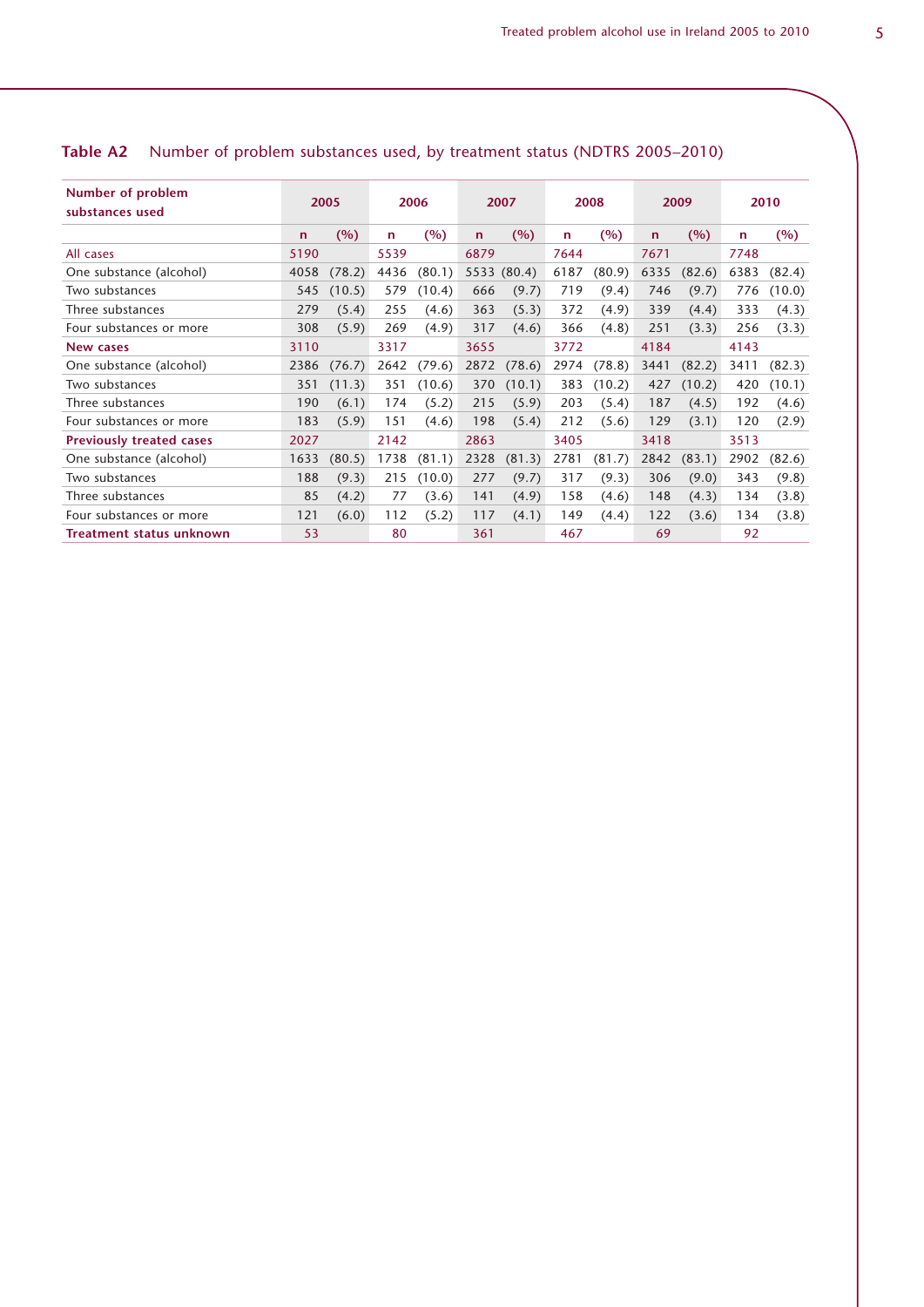| <b>Additional problem</b><br>substance(s) used* | 2005         |        | 2006 |        | 2007         |        | 2008 |        | 2009         |        | 2010 |        |
|-------------------------------------------------|--------------|--------|------|--------|--------------|--------|------|--------|--------------|--------|------|--------|
|                                                 | n            | (%)    | n    | (%)    | $\mathsf{n}$ | (%)    | n    | (%)    | n.           | (%)    | n.   | (%)    |
| All cases                                       | 5190         |        | 5539 |        | 6879         |        | 7644 |        | 7671         |        | 7748 |        |
| Cannabis                                        | 895          | (17.3) | 839  | (15.1) | 976          | (14.2) | 1016 | (13.3) | 961          | (12.5) | 937  | (12.1) |
| Ecstasy                                         | 400          | (7.7)  | 334  | (6.0)  | 400          | (5.8)  | 418  | (5.5)  | 261          | (3.4)  | 229  | (3.0)  |
| Cocaine                                         | 385          | (7.4)  | 360  | (6.5)  | 538          | (7.8)  | 601  | (7.9)  | 476          | (6.2)  | 426  | (5.5)  |
| Amphetamines                                    | 109          | (2.1)  | 116  | (2.1)  | 94           | (1.4)  | 94   | (1.2)  | 60           | (0.8)  | 73   | (0.9)  |
| Opiates                                         | 90           | (1.7)  | 88   | (1.6)  | 129          | (1.9)  | 182  | (2.4)  | 140          | (1.8)  | 145  | (1.9)  |
| Benzodiazepines                                 | 99           | (1.9)  | 106  | (1.9)  | 148          | (2.2)  | 179  | (2.3)  | 193          | (2.5)  | 231  | (3.0)  |
| Volatile inhalants                              | 8            | (0.2)  | 10   | (0.2)  | 10           | (0.1)  | 18   | (0.2)  | 13           | (0.2)  | 13   | (0.2)  |
| Other substances                                | 27           | (0.5)  | 43   | (0.8)  | 48           | (0.7)  | 53   | (0.7)  | 73           | (1.0)  | 156  | (2.0)  |
| New cases                                       | 3110         |        | 3317 |        | 3655         |        | 3772 |        | 4184         |        | 4143 |        |
| Cannabis                                        | 586          | (18.8) | 526  | (15.9) | 581          | (15.9) | 582  | (15.4) | 555          | (13.3) | 521  | (12.6) |
| Ecstasy                                         | 271          | (8.7)  | 221  | (6.7)  | 261          | (7.1)  | 265  | (7.0)  | 160          | (3.8)  | 117  | (2.8)  |
| Cocaine                                         | 247          | (7.9)  | 226  | (6.8)  | 345          | (9.4)  | 342  | (9.1)  | 263          | (6.3)  | 231  | (5.6)  |
| Amphetamines                                    | 59           | (1.9)  | 65   | (2.0)  | 47           | (1.3)  | 54   | (1.4)  | 30           | (0.7)  | 33   | (0.8)  |
| Opiates                                         | 44           | (1.4)  | 34   | (1.0)  | 52           | (1.4)  | 63   | (1.7)  | 56           | (1.3)  | 56   | (1.4)  |
| Benzodiazepines                                 | 40           | (1.3)  | 52   | (1.6)  | 82           | (2.2)  | 94   | (2.5)  | 87           | (2.1)  | 113  | (2.7)  |
| Volatile inhalants                              | 6            | (0.2)  | 5    | (0.2)  | 8            | (0.2)  | 6    | (0.2)  | 12           | (0.3)  | 6    | (0.1)  |
| Other substances                                | 15           | (0.5)  | 17   | (0.5)  | 11           | (0.3)  | 19   | (0.5)  | 25           | (0.6)  | 87   | (2.1)  |
| Previously treated cases                        | 2027         |        | 2142 |        | 2863         |        | 3405 |        | 3418         |        | 3513 |        |
| Cannabis                                        | 301          | (14.8) | 300  | (14.0) | 370          | (12.9) | 408  | (12.0) | 396          | (11.6) | 401  | (11.4) |
| Ecstasy                                         | 123          | (6.1)  | 108  | (5.0)  | 137          | (4.8)  | 152  | (4.5)  | 101          | (3.0)  | 108  | (3.1)  |
| Cocaine                                         | 132          | (6.5)  | 124  | (5.8)  | 187          | (6.5)  | 245  | (7.2)  | 209          | (6.1)  | 190  | (5.4)  |
| Opiates                                         | 45           | (2.2)  | 52   | (2.4)  | 76           | (2.7)  | 111  | (3.3)  | 81           | (2.4)  | 85   | (2.4)  |
| Benzodiazepines                                 | 58           | (2.9)  | 49   | (2.3)  | 63           | (2.2)  | 81   | (2.4)  | 104          | (3.0)  | 114  | (3.2)  |
| Amphetamines                                    | 49           | (2.4)  | 49   | (2.3)  | 47           | (1.6)  | 39   | (1.1)  | 30           | (0.9)  | 40   | (1.1)  |
| Volatile inhalants                              | $\mathbf{1}$ | (0.0)  | 3    | (0.1)  | 2            | (0.1)  | 11   | (0.3)  | $\mathbf{1}$ | (0.0)  | 7    | (0.2)  |
| Other substances                                | 11           | (0.5)  | 20   | (0.9)  | 28           | (1.0)  | 33   | (1.0)  | 46           | (1.3)  | 68   | (1.9)  |

#### **Table A3** Additional problem substances used, by treatment status (NDTRS 2005–2010)

\* By cases reporting use of one, two or three additional substances.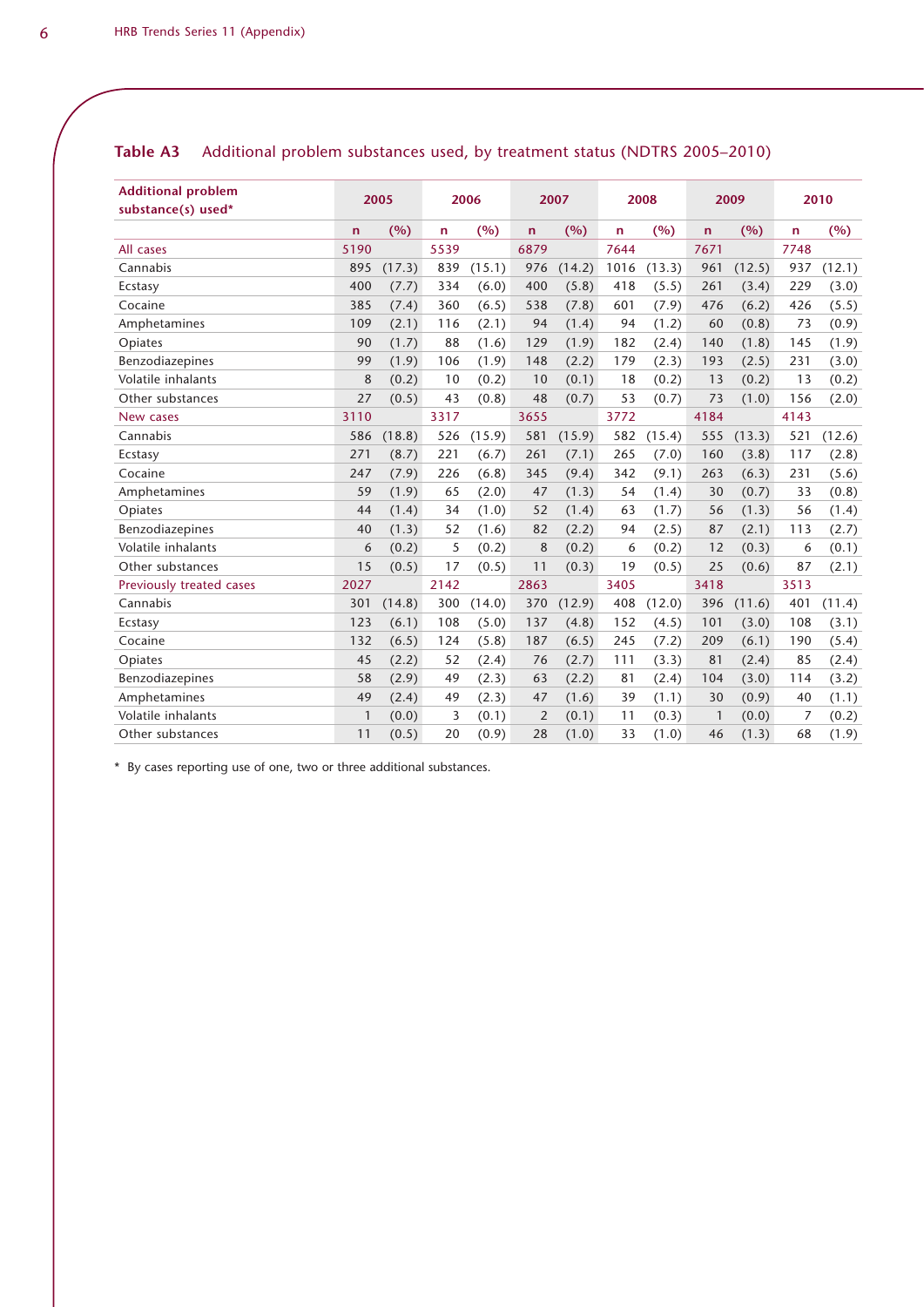